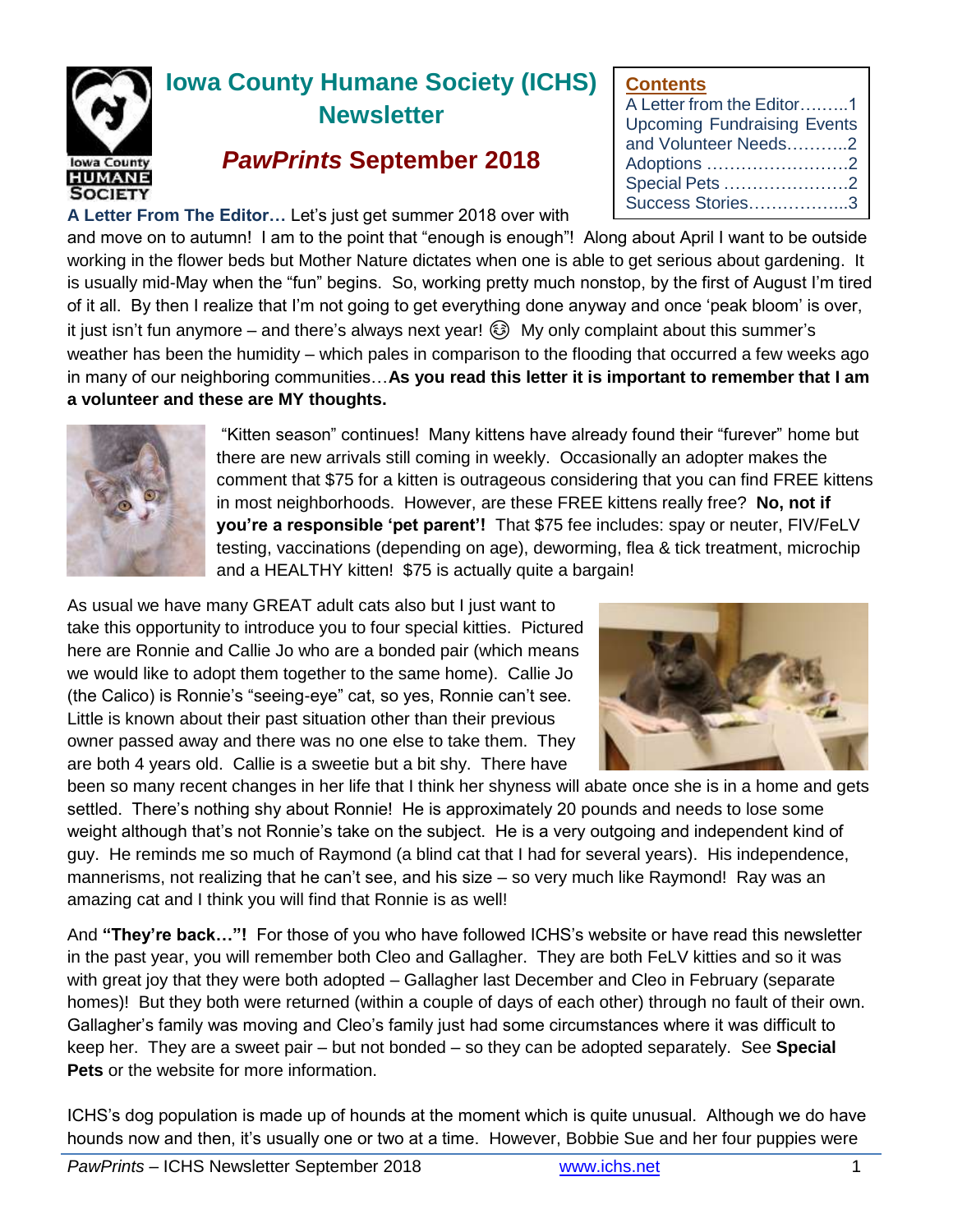surrendered about a month ago and they're growing rapidly – no longer the gangly, gawky puppies that they once were. Two of the pups have been adopted. Petra, a sweet Black and Tan Coonhound, is waiting for YOU to fall in love with her. And then there's Chip! Chip is a handsome one year old who is more "puppyish" than the puppies. They are all nice dogs and hounds really do make nice companions. **If you have any suggestions or ideas about the content of ICHS PAWPRINTS, please contact me, Terri Davis, at [roadhogbiker@gmail.com](mailto:roadhogbiker@gmail.com)**

### **Upcoming Fundraising Events and Volunteer Needs**

Just a reminder that ICHS is always looking for volunteers to help with the planning and implementation of our fundraisers. Our goal is to have enough volunteers so that each individual would only have to help plan and/or work at one event per year. So…if you would like to get involved with the planning and organizing of 2019's fundraisers, please contact the shelter for more details. Volunteers are still needed for some activities scheduled for this fall and we're always looking for 'cat cuddlers' and dog walkers. We hope to hear from you!!!

**Canine Good Citizen Fall Session Fundraiser:** It's that time of year again! ICHS will be holding our Fall CGC class session during the month of **October with classes every Sunday** (10/7, 10/14, 10/21, 10/28) at the shelter. Class will be from 1PM to 3PM, with the certification test on the last Sunday (10/28). The cost for this session is just \$65 and all proceeds go to ICHS. Sign up now, spots are limited and usually fill up fast! For more information call (608) 935-1381 or visit [www.ichs.net.](http://www.ichs.net/)

**Botham Vineyard's Uncorked 5K event** in Barneveld benefitting the ICHS is coming up soon on **September 29th** and we need volunteers!! This is a super fun event, with lots of different options for volunteering. Please, head on over to<https://www.uncorked5k.com/> to commit to volunteer that day, and be sure to designate that you are volunteering on behalf of ICHS during the signup process. Thank you!

| July                                                                             |           |           |             | <b>August</b> |                   |                  |                   |
|----------------------------------------------------------------------------------|-----------|-----------|-------------|---------------|-------------------|------------------|-------------------|
| <b>Cats</b>                                                                      |           |           | <b>Dogs</b> | <b>Cats</b>   |                   |                  | <b>Dogs</b>       |
| Charlotte                                                                        | Slate*    | Marjoram* | Albert      | Sloan*        | lmogene ۞         | $Nadian$ $(*) +$ | Blue              |
| Thomas                                                                           | Polaroid* | Ukulele*  | Neiko       | Merino*       | <b>Dilbert</b>    | Mathew+          | Kato              |
| China*                                                                           | Elliot*   | Trolli*   |             | Gizmo*        | Kami              | Peeve+           | <b>Butterball</b> |
| Loki*                                                                            | Giraffe*  | $Pez^*$   |             | Bodhi         | Henley*           | Jeffrey+         |                   |
| Deja*                                                                            | Casper    | Rhino*    |             | Mamiya*       | Leica*            | Harper (ঠ) +     |                   |
| Starburst*                                                                       | Calvin    | Gazelle*  |             | Hela*         | Phoenix           |                  |                   |
| Sergeant*                                                                        | Sherlock* | Poplin*   |             | Minolta*      | Bean <sup>*</sup> |                  |                   |
| SweeTart*                                                                        | Twill*    |           |             | Olivia*       | Zaboomafoo*       |                  |                   |
| $*$ = kitten                                                                     |           |           |             |               |                   |                  |                   |
| $+$ = transferred to Angel's Wish                                                |           |           |             |               |                   |                  |                   |
| edenotes animal has been at ICHS for over a year/has special needs/or is elderly |           |           |             |               |                   |                  |                   |

#### **May & June Adoptions**

## **Special Pets**

We all know that all animals are 'special' but the animals featured in this section are indeed special. These are 'special needs' animals. The special person/family who adopts one of these animals knows that this may/may not be the long-term relationship which we hope for when we open our hearts and homes to a new family member. These animals 'forever homes' with us may be just for a short time before they move on…But, nevertheless, these animals need a home and a loving family just as we all do. Are you possibly the family that could provide a home for one of these animals? If not, do you know of a family who could provide a loving home for these animals? If so, please come out to ICHS and find out more about these animals from the ICHS staff.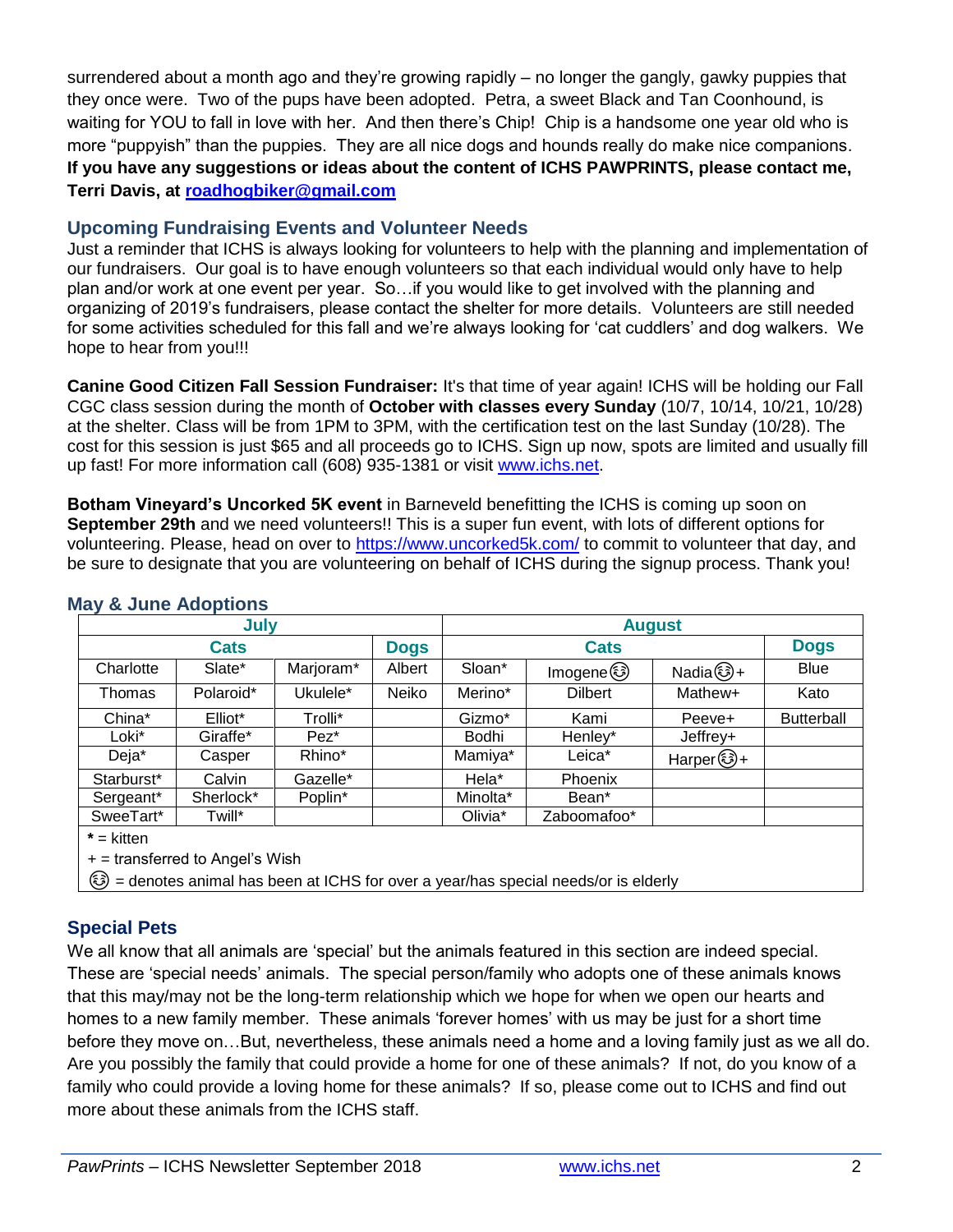

#### **FIV Kitty – Dijon**

**Dijon** is a young, **FUN** kitty. Being approximately a year old he is squirmy but very affectionate. He loves to play and so enjoys being out of his cage so that he can stretch, climb and "get the kinks out". FIV cats can live with other cats and my guess is that this good-natured little guy would do well with other cats. Unfortunately, at the moment we do not have the luxury of having a room that FIV cats can occupy so he is confined to a cage – all the more reason that he is waiting for YOU to provide him with his "furever home"!

Although we call FIV cats "special", there really are no special considerations when adopting FIV kitties. If it wasn't for the FIV+ sign on their cages, you wouldn't have a clue that they have FIV! They must be kept indoors. They may live with other indoor cats since FIV is not easily passed between cats (it would be best if your other cat(s) are good-natured and amicable to a new pal). FIV is primarily spread by serious bite wounds so if you have other cats, it is important to properly introduce FIV cats to the others (but you would do that with any cat that you bring home). It is also important to keep them free from stress so a quiet home would be best. So… Dijon needs a home.



#### **FeLV Kitties – Cleo & Gallagher**

**Cleo** is a young and very petite tabby. She is both playful and a "cuddler" and has gotten along with the few cats that she has 'roomed' with (including Gallagher). I would bring Cleo home in an instant if I could. But because of her FeLV status, she cannot live with other cats (unless they are also FeLV) which means that I can't have her – but if YOU are currently 'catless', YOU should get to know this little lady! She is adorable!

**Gallagher** is a young Maine Coon mix. He is a bit unique because he is polydactyl (the extra set of toes) but what YOU will notice first about him is how loving and sweet he is. He gets along well with the few cats that he has 'roomed' with (including Cleo). The family that had Gallagher also had dogs and he got along well with them. Gallagher has so many "positives" going for him – being of the popular Maine Coon breed, the extra set of toes and a HUGE loving disposition – so don't ignore him just because of his FeLV status!



Similar to FIV cats, FeLV cats also must be kept indoors and a quiet home is best. FeLV cats do need to be only cats (may live with other FeLV cats). FeLV kitties may live for years having a "normal" life span, but once/if the later stage of the infection occurs, the cat's health may deteriorate rapidly. That, of course, is one reason FeLV cats are not readily adopted – no one wants to lose their pet to illness. So…Cleo and Gallagher need a home.

#### **Success Stories**

I need your help if I am to continue to feature the success stories which begin the moment your adopted companion chooses you. It is not difficult for me to write a paragraph that showcases your pet. The problem that I have is finding YOU and your pet. I don't know who you are or how to contact you. If you would be interested in sharing your pet's story in the newsletter, please e-mail me at [roadhogbiker@gmail.com.](mailto:roadhogbiker@gmail.com) Some of you send periodic updates about your adopted pets to the shelter, and I can use those write-ups if you would please indicate (in your letter/e-mail to ICHS) that you are giving me permission to include your pet's story in the newsletter. I hope to hear from you!